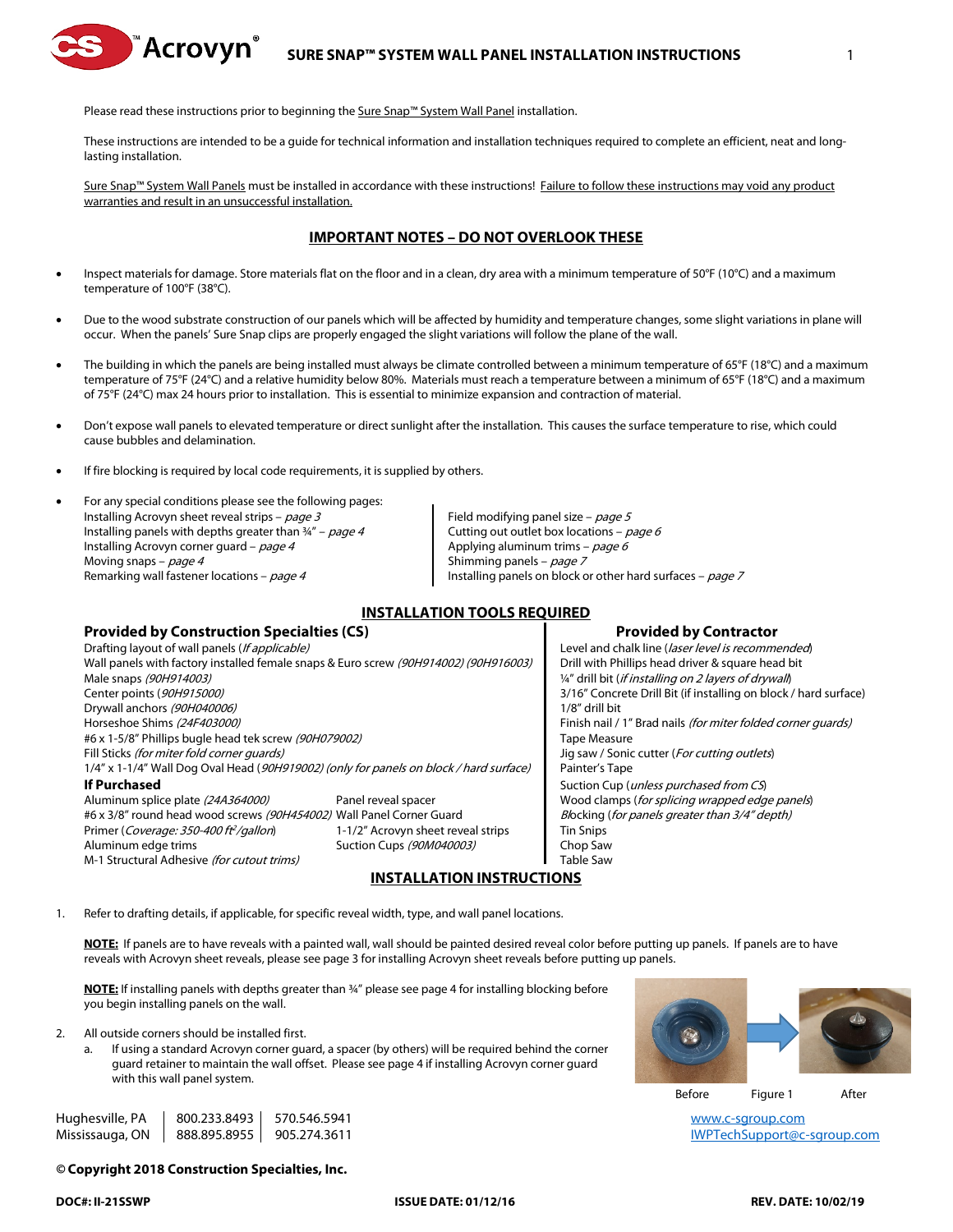# **SURE SNAP™ SYSTEM WALL PANEL INSTALLATION INSTRUCTIONS** 2

b. If using a miter folded corner quard, you will need to insert the center points in the factory installed female snaps (90H040007) on the back of the corner guard. (See figure 1 on page 1). It is recommended to use painter's tape to hold the center points in the female snaps.

**NOTE:** Female snaps are only installed on one side of corners.

D<sup>™</sup>Acrovyn®

**NOTE:** Make sure corner guards are plumb on both sides. If you need to, shim corner guards to make sure corner guards are plumb.

3. Once the corner guard is in place, gently tap on the face of the panel (see figure 2.) in order for the center points to create impressions into the wall surface. After pressing the corner into the wall, you need to remove the center points from the snaps on the back of the corner guard. See figure 3 below to see the proper indent.

**NOTE:** If going over wood, you may need to apply extra force.

4. At these locations (see figure 3.) you will install a supplied drywall anchor (see figure 4.) and male snap with #6 x 1-5/8" Phillips bugle head tek screw (see figure 5.).

**NOTE:** It is recommended to use either the #6 x 1-5/8" Phillips bugle head tek screw or a 1/8" drill bit to create a pilot hole before attaching snaps to wall, to see if fastener will go into a stud or just drywall. If you hit a stud it is recommended that you utilize the supplied #6 x 1-5/8" Phillips bugle head tek screw drywall fasteners **ONLY** and not the supplied drywall anchors.

**NOTE:** If the wall has (2) layers of 5/8" thick drywall, the location for the drywall anchor will need to be pre-drilled with a ¼" drill bit to allow the drywall anchor to engage properly in both layers of drywall.

**NOTE:** Be sure **NOT** to strip the fasteners in the wall substrate. The supplied fasteners when installed properly, and NOT stripped, will perform adequately in standard 5/8" and 1/2" drywall.

**NOTE:** We recommend using the lowest possible torque setting (see figure 6.) as over torqueing can cause the fasteners to strip.







**NOTE:** Excessive force is not required and could cause damage to the wall panel system or wall.

**NOTE:** Shims will be required to properly engage clips due to variation in wall plane. Reference "Shimming Panels" on page 7.

**NOTE:** We recommend applying 1" Brad nails to the face of the miter fold corner guard on the side that does not get snaps. Brads nails are to be 1" in from the edge and spaced no more than 24" on center. Use the fill stick to conceal the brad nail holes

6. At the cove base, find the center of the wall between the installed corner guard(s) and inside corner or end wall in which the wall panel installation is going to begin. Place a marker at the center of the room on the cove base.

**NOTE:** A piece of tape with the middle of the room marked will be a sufficient marker.

7. Once the center of the wall is found, refer to the drafting details and establish a level line at the top of where the first row of wall panels will be placed. Also establish a plumb line in the center of the wall.

**NOTE:** Level line should be established down from ceiling. The ceiling height should be determined using the highest point in the floor. This will alleviate an uneven floor from coming into play with the panel and reveal layout.

8. If the panels have reveals between them, you will need to cut a panel reveal spacer to the desired reveal width to be used as spacers between panels. You will need at least 2 and you need to make sure that the width of the spacer is consistent. Inconsistent spacer width will cause reveals between panels to be inconsistent.

Hughesville, PA  $\parallel$  800.233.8493  $\parallel$  570.546.5941 example to the state of the state of the state of the state of the state of the state of the state of the state of the state of the state of the state of the state of the Mississauga, ON | 888.895.8955 | 905.274.3611 ISBN 0-888-895-897-8000 PM CHARLEY MAGAZING ON BRACH AND BRACH AN

#### *©* **Copyright 2018 Construction Specialties, Inc.**





Figure 2.





Figure 7.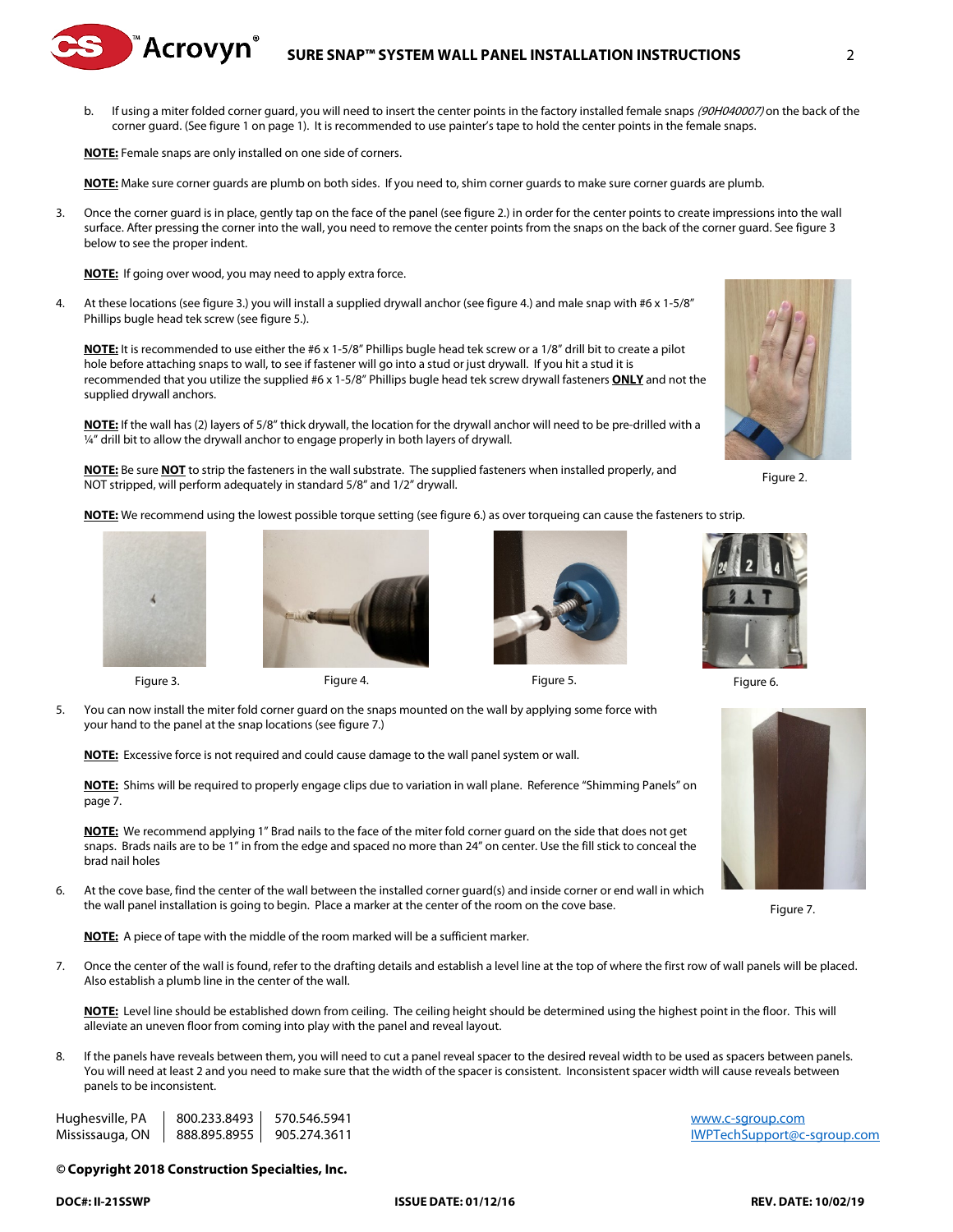# **SURE SNAP™ SYSTEM WALL PANEL INSTALLATION INSTRUCTIONS** 3

**NOTE:** Panel reveal spacers of the specified reveal width can be purchased from Construction Specialties.

9. Using the level line, or laser level, place the corresponding panel (refer to drafting details) at the spot of the mark for the center of the room. Place the center points in each of the snaps on the back of the panel (see figure 1.) for the panel that is called out in that specific location, per the drafting details.

**NOTE:** We recommend using a ledger board at the level line to help get the first row of panels on the wall level.

10. Position the panel so that the center of panel lines up with the center of the wall. Once the panel is in place, gently tap on the face of the panel (see figure 2.) in order for the center points to create impressions into the wall surface. After impressing the panel in the wall (see figure 3.), you need to remove the center points from the snaps on the back of the panel.

**NOTE:** If going over wood, you may need to apply extra force.

█ <sup>™</sup>Acrovyn ँ

**NOTE:** Suction cups are recommended to help install larger panels.

- 11. Then at the locations marked out by the center point, you will install a supplied drywall anchor (see figure 4.) and male snap (see figure 5.)
- 12. Once all of the male snaps are fastened, place the panel on the wall so that the female snaps on the panel will snap into the male snap on the wall

**NOTE:** We recommend starting at one corner, moving across the panel, and then down.

**NOTE:** When putting the panel on the wall fasteners, use the panel reveal spacers to help locate the next panel. It is best if painter's tape is used to help hold the spacer in place while marking the snap locations on the wall to ensure an accurate and consistent reveal throughout.

13. Using the previously installed panel and the panel reveal spacer, place the remaining panels on the wall in the same manner as the above.

**NOTE:** Panel reveal spacers are temporarily placed between panels to ensure each reveal is consistent throughout the panel installation. (See figure 8.)

**NOTE:** Panels are to be installed similar to tile. (See figure 8.)

14. If for any reason a panel must be removed, use a suction cup. Apply the suction cup to one corner of the panel (see figure 9.) and apply the suction. With a sudden jerking motion you can easily remove the panel.

**NOTE:** Make sure suction cup and panel that is to be removed are both free of any dust. If there is any type of residue on either, the suction cup will not work properly.

**NOTE:** Suction cups can be purchased from Construction Specialties.

Figure 8.



Figure 9.

# *\*\*THE FOLLOWING INSTRUCTIONS ARE FOR SPECIAL CONDITIONS. NOT ALL OF THE FOLLOWING INSTRUCTIONS MAY BE REQUIRED.\*\**

#### **INSTALLING ACROVYN SHEET REVEAL STRIPS (IF REQUIRED)**

If the wall panels require Acrovyn sheet reveal strips, please follow these instruction **BEFORE** placing any panels on the wall.

- 1. Examine all new or existing walls that are to receive Acrovyn sheet reveal strips. They must be clean, smooth, dry and free of any oils or loose paint prior to applying primer.
- 2. Prime the wall at least 24 hours before installing Acrovyn sheet reveal strips.
- 3. Once wall is primed and you had left enough time for the primer to set, refer to the drafting details and begin measuring and laying out the Acrovyn sheet reveal strips as located on drafting details.

**NOTE:** It is recommended that the Acrovyn sheet reveal strips be cut with either tin snips or an 80-100 tooth carbide tipped saw blade or equivalent.

4. To place Acrovyn sheet reveal strip on wall, just remove the paper off of the double stick tape on the back of the strip and place on the wall. Once the strip is on the wall, slide your hand down the strip to make sure the tape is adhered to the wall.

**NOTE:** It is recommended that the vertical Acrovyn sheet reveal strips be installed first, at full lengths. Then proceed with the horizontal strips.

Hughesville, PA  $\parallel$  800.233.8493  $\parallel$  570.546.5941 Mississauga, ON  $|$  888.895.8955 905.274.3611 300 and the state of the state of the MVPTechSupport@c-sgroup.com 5. Once all the reveal strips are up, return to page 1 for instructions on installing wall panels.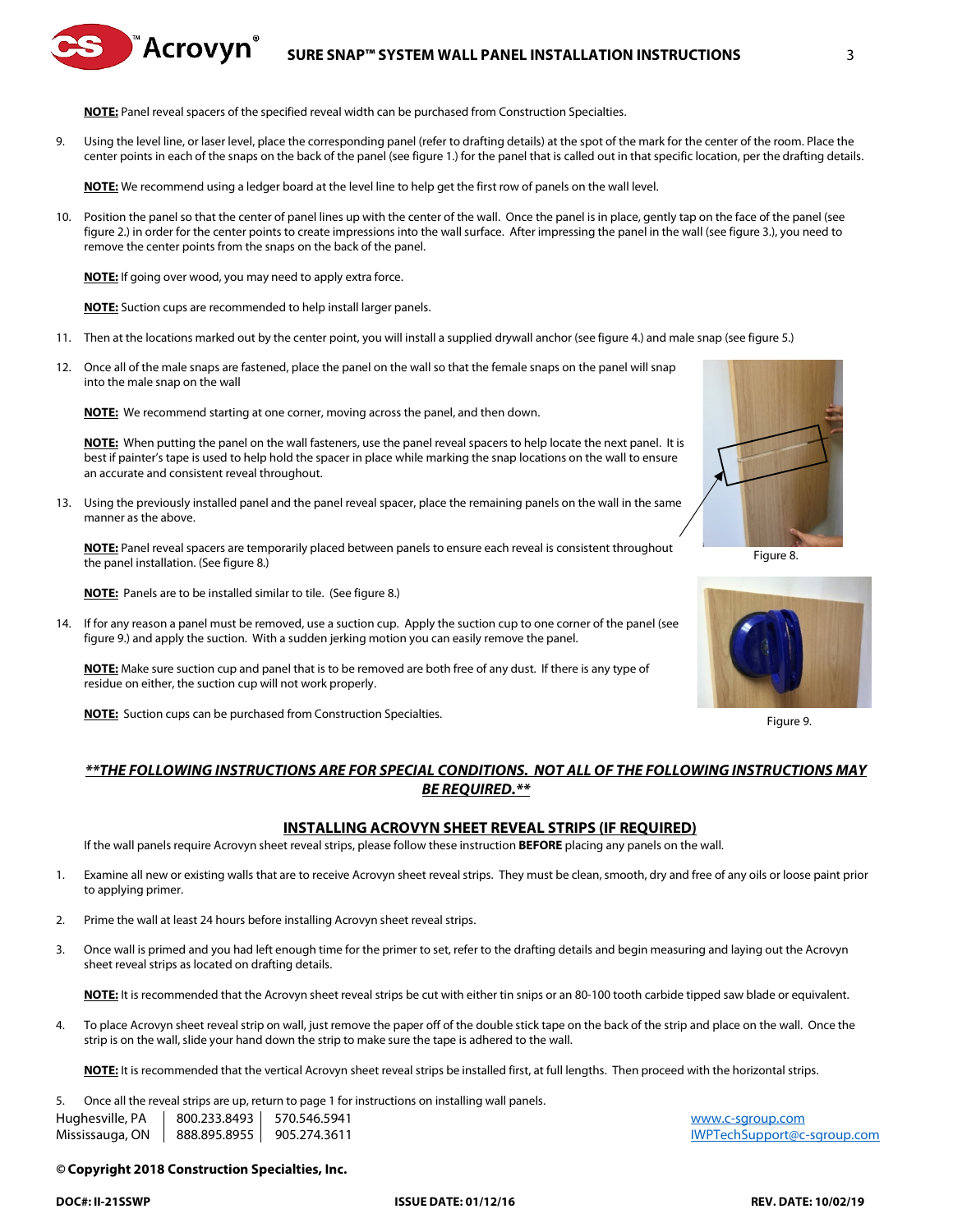

# **SURE SNAP™ SYSTEM WALL PANEL INSTALLATION INSTRUCTIONS** 4

#### **INSTALLING PANELS WITH DEPTHS GREATER THAN ¾" (IF REQUIRED)**

If you are installing panels that are greater than 34" in depth, please follow the following instructions before you begin installing panels to the wall. Blocking (provided by others) is required on the wall before installing panels.

- 1. Refer to drafting details and using a chalk line, layout where panels are to be placed on the wall.
- 2. Cut blocking to be placed behind the panel in between the return legs.

**NOTE:** Blocking thickness can be determined by subtracting 3/4" from the depth of the panel. (Ex. 1" panel depth – 3/4" = 1/4" blocking thickness)

3. Once blocking is cut, fasten blocking to the wall. After all blocking is on the wall, return to page step 2 on page 1 for the rest of the panel installation.

### **INSTALLING ACROVYN CORNER GUARD (IF REQUIRED)**

Follow the following steps, along with the installation instructions for the specific corner guard you will be installing, to make sure the Acrovyn corner guard is installed correctly with these wall panels.

- 1. Measure the thickness of one of the wall panels that will be installed. This will be used to figure out how big of a spacer will be need to make sure the Acrovyn corner guard is the same offset from the wall as the wall panels.
- 2. Look on the instructions for the dimension showing the thickness of the corner guard. Subtract that measurement from the thickness of the wall panel. Cut a spacer to make up the thickness to allow the Acrovyn corner guard to sit flush with the wall panels.
- 3. Attach the spacer on the wall and then proceed to install the Acrovyn corner guard as stated in the specific corner guard instructions. Once the corner guard(s) are installed, return to page 1 for instructions on installing wall panels

## **MOVING SNAPS (IF REQUIRED)**

If one of the fasteners on the back of the panel or in the wall strips, you can easily move the fasteners on the back of the panel.

- 1. Remove the snap and stripped fastener.
- 2. Drill a new 1/8" hole in the panel, at least 1" away from previous hole (see figure 10.).

**NOTE:** Snaps are to be no more than 24" on center and no more than 2" from the edge of the panel.

**NOTE:** Use a drill stop collar to make sure your drill bit does not go deeper than the recommended depth of 5/16" deep or you will damage the face of the panel.

**NOTE:** If using the Acrovyn sheet reveal strips, move the snaps at least 1" away from the Acrovyn sheet reveal strip.

3. Be sure not to strip the fasteners when installing in the back of the panel.

### **RE-MARKING WALL FASTENER LOCATIONS (IF REQUIRED)**

If you feel like the center point on one of the panels did not mark correctly, or clearly, or if the center point becomes dislodged, follow these steps to remark the wall fastener locations.

- 1. Once you have marked the wall and identified an issue with one or more of the center points, fasten the wall mount snaps to the wall with the specified fastener in the locations that are properly located.
- 2. Place the center point back in the female snaps on the panel that need to be re-marked.
- 3. Install the panel on the wall and tap in the area of the snap that needs to be re-marked.
- 4. Remove the panel using a suction cup (see figure 9.)
- 5. Now fasten the wall mount snap in the location that was just marked out.
- 6. Install the panel and proceed with the rest of the wall panel installations.

#### *©* **Copyright 2018 Construction Specialties, Inc.**



Figure 10.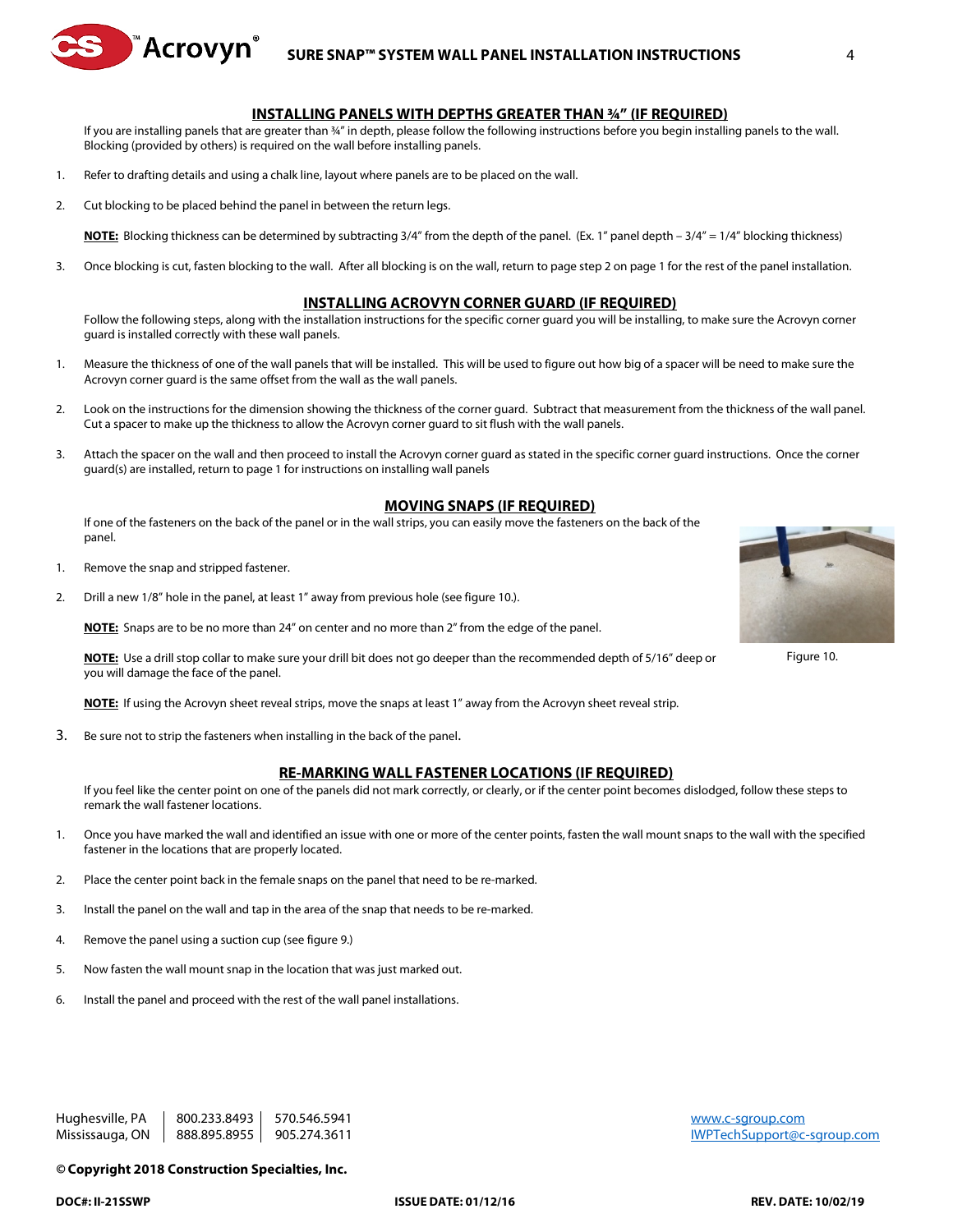

#### **WRAPPED EDGE PANELS**

If using standard size wrapped edge panels and you reach a cut out, the panels can be spliced vertically.

1. Determine the required width of the panel to fit in the space left. Be sure to consider for the reveals on both sides.

**NOTE:** Put up panel reveal spacers on the edges of the existing panels and measure between panel reveal spacers for actual panel width.

**NOTE:** Be sure all snaps and fasteners are removed prior to cutting, for safety

**NOTE:** It is recommended that the wall panels be cut with an 80-100 tooth carbide tipped saw blade or equivalent.

2. Using a standard table saw, cut excess portion out of the center of the panel.

™Acrovyn®

**NOTE:** When cutting panel on the table saw, panel should be run face down on a clean, smooth table saw. (See figures 11. and 12.)

**NOTE:** We recommend taping where the cuts will be made so the blade cuts through the tape to minimize the risk of the panel chipping.

**NOTE:** If cutting Chameleon you may want to select a straight grain section of the pattern for splicing.

3. The cut panel must be placed on a flat surface and spliced together using the supplied aluminum splice plate. The plate will need cut using a chop saw to the exact inside wall panel dimension of the return legs on the panel. This helps to align the panels for splicing. The panels will be spliced with the supplied #6 x 3/8" round head wood screws.

**NOTE:** Use wood clamps to insure that the panel is pressed tight together at the cut seam. (See figure 13.) See figure 14 for picture of panel with splice plate attached.

**NOTE:** Not every hole on the splice plate needs used. You may stagger fasteners or skip every other hole on the spice plate when putting in screws.





Figure 11. Figure 12. Figure 13. Figure 14.





#### **PANELS WITH TRIMS**

If using standard size panels with trimmed edges and you reach a cut out, the panels can be cut down and have the trims reapplied.

1. Determine the required width of the panel to fit in the space left. Be sure to take into account for the reveals on both sides.

**NOTE:** Put up panel reveal spacers on the edges of the existing panels and measure between panel reveal spacers for actual panel width.

**NOTE:** Be sure all snaps and fasteners are removed prior to cutting, for safety

**NOTE:** It is recommended that the wall panels be cut with an 80-100 tooth carbide tipped saw blade or equivalent.

2. Remove the trims from the panel and use a standard table saw to cut the excess portion off of one edge of the panel.

**NOTE:** When cutting panel on the table saw, panel should be run face down on a clean, smooth table saw. (See figures 11. and 12.)

**NOTE:** We recommend taping where the cuts will be made so the blade cuts through the tape to minimize the risk of the panel chipping.

3. Once the panel is cut to the correct size, reapply the trims to the panels. The trims will need to be cut down to fit the newly sized panel.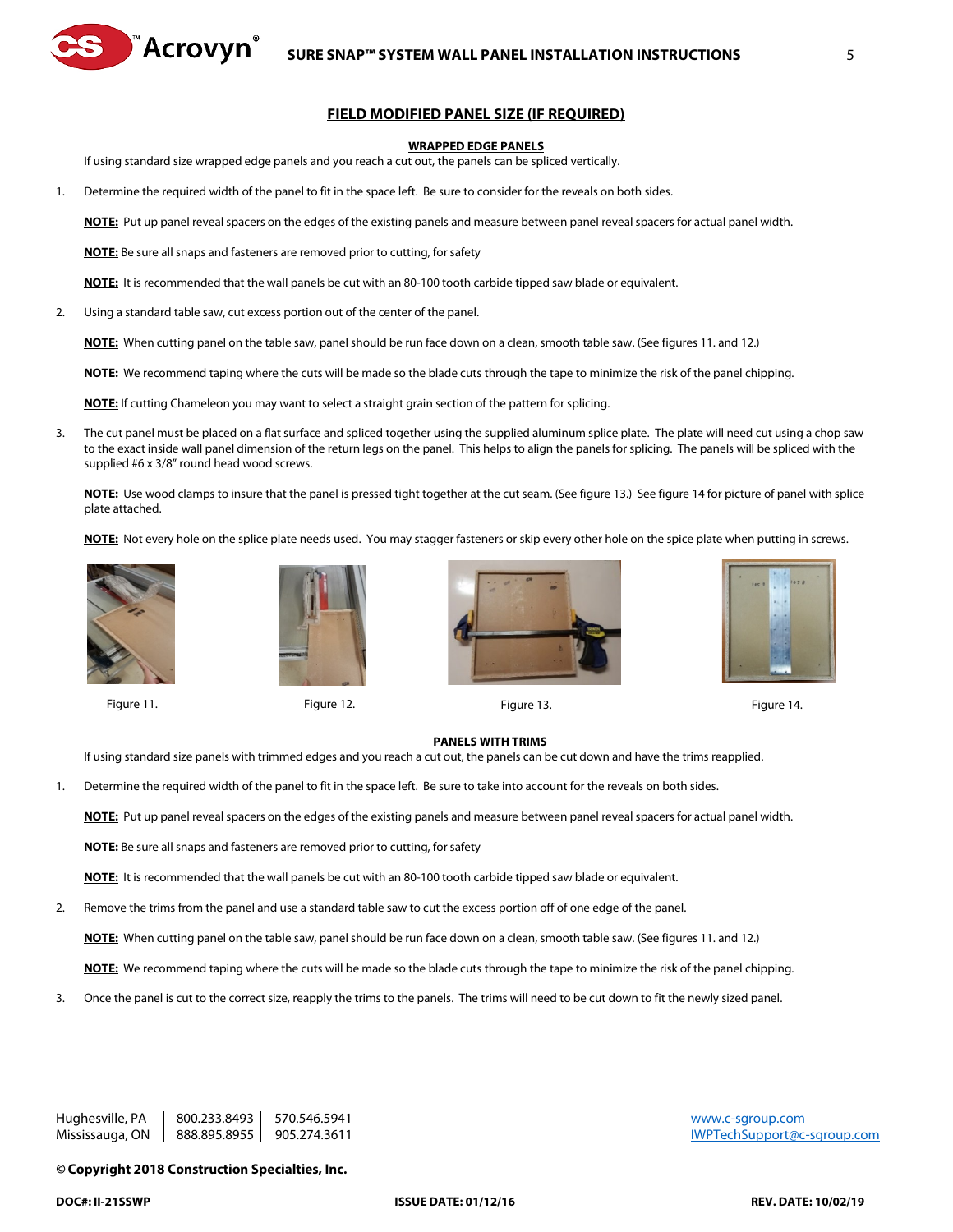

# **CUTTING OUT OUTLET BOX LOCATIONS (IF REQUIRED)**

All outlet box locations must be cut in the field.

໊Acrovynຶ

1. Measure to the center of the outlet box from the edge of adjacent panel or cove base.

**NOTE:** Be sure to measure the outlet itself as well to ensure you are cutting a hole big enough for the outlet

- 2. On the wall panel that is to be cut, measure out and use a pencil to mark the location of the cutout for the outlet.
- 3. Once the location of the outlet is outlined on the panel, we recommend using a Sonic cutter or a jig saw to cut the hole in the panel.

**NOTE:** We recommend cutting from the back side of the panel or that the panel surface at the cutout area be tapped with painter's tape to minimize the risk of the toll scratching the finished surface.

4. After the hole has been cut proceed in putting up the wall panel as instructed above. If trims are required to cover cut edges, see next section for applying aluminum trims.

**NOTE:** If trims are not used, the outlet may need to be moved out and will need to have an extension box (supplied by others) used to meet codes and allow the outlet to sit flush with the face of the wall panel. The outlet cover will hide the raw cut edges.

5. Once the outlet box locations are cut out of the panels, return to page 1 for instructions on installing wall panels.

#### **APPLYING ALUMINUM EDGE TRIMS (IF REQUIRED)**

At floor, ceiling, outlets, fire cabinets, and other obstructions, an aluminum edge trim is supplied to cover any cut locations on the panels. See below for available aluminum edge trims.



- 1. Measure the length of the edge of the panel that is going to require the aluminum edge trim.
- 2. Cut the trims to length.

**NOTE:** If installing trims on adjacent sided of panel, trims are to be mitered at 45° in the corners.

3. Once the trims are cut, dry fit them on the panel.

**NOTE:** After trims are cut, ease the cut edges to remove any sharp edges.

#### **For painted wall reveal and Acrovyn sheet reveal trims**

4. Once the fit of the trims is acceptable, pre-drill 1/8" clearance holes on the die line of the back of the trim.

**NOTE:** Panel does NOT need to be pre-drilled. Just the trims get pre-drilled.

5. Attach the trims to the panels with the supplied #6 x 3/8" round head wood screws.

**NOTE:** Fasteners in trims are to be no more than 12" on center.

#### **For trim used at the cutouts**

- 4. Apply a 1/8" bead of M1 Structural Adhesive to the inside top corner of the trim.
- 5. Push the trims tightly to the sides of the panel to spread the adhesive out for a better adhesion. Wipe away any adhesive that might squeeze out along the face of the panel.

Hughesville, PA  $\parallel$  800.233.8493  $\parallel$  570.546.5941 Mississauga, ON  $|$  888.895.8955 905.274.3611 300 and the state of the state of the MVPTechSupport@c-sgroup.com